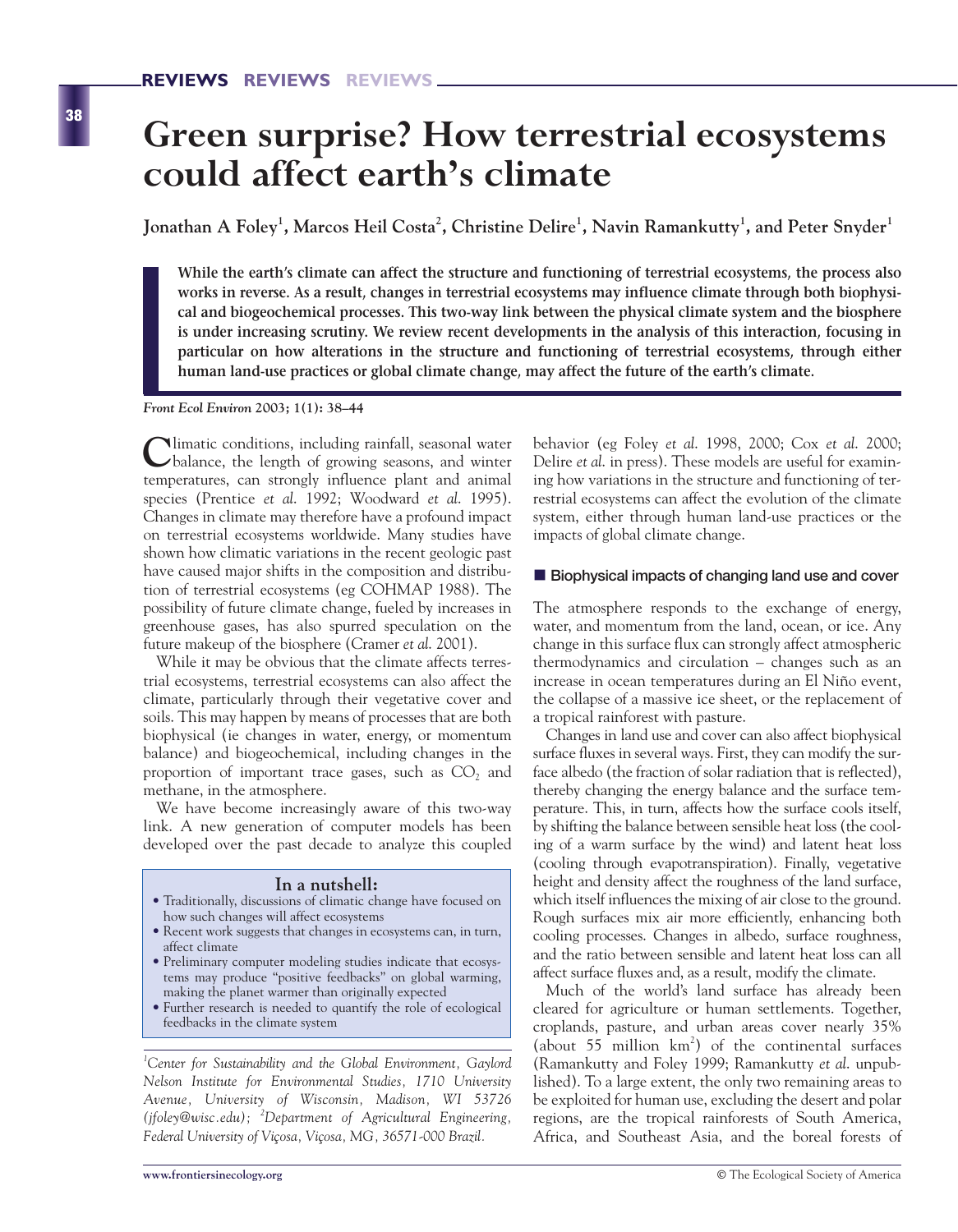

*Figure 1. The global extent of human land use, including croplands, pastures, and urban settlements across the world. Data from Ramankutty and Foley (1999) and Ramankutty* et al. *(unpublished).* 

Canada and Russia (Figure 1). Pressures to develop these last frontiers are increasing, especially as growing human populations continue to demand more and more forest and agricultural products.

The effects of tropical deforestation on climate have been analyzed many times in the past two decades (Dickinson and Henderson-Sellers 1988; Lean and Warrilow 1989; Costa and Foley 2000). Typically, the climatic impacts of tropical deforestation have been evaluated using a global climate model (GCM), linked to a biophysical land surface model that explicitly represents the characteristics of changing vegetation cover (eg changes in canopy height, leaf density, or rooting depth).

According to most climate modeling studies, large-scale patterns of tropical deforestation will probably cause a considerable increase in surface temperature and a decrease in annual rainfall and evapotranspiration (Bonan 2002; Costa in press). These changes result from fundamental shifts in the surface energy, water, and momentum balance that accompany deforestation (Figure 2). In general, replacing a tropical forest with a grassland or pasture increases albedo and decreases roughness, green leaf area index, and vegetation rooting depth (Costa and Foley 2000).

Changes in temperature as a result of tropical deforestation can affect both surface energy and water budgets. First, the increase in albedo tends to cool the surface, by reducing the amount of solar radiation it can absorb. However, surface roughness, leaf area, and root depth are lower in pastures than in forests; this dramatically reduces evapotranspiration from the smoother surface, which in turn substantially increases its temperature. As a result, the cooling effect of the higher albedo is completely offset, and often surpassed, by the reduction in evaporative cooling. The net effect is a warming of approximately  $1-2$  °C in tropical regions undergoing large-scale deforestation (Costa and Foley 2000).

The reduction in precipitation in these huge cleared areas is also a consequence of the changes in the energy and water balance. First, the reduction in absorbed solar radiation and the increase in surface temperature both lead to a decrease in the net radiative heating of the land surface, defined as the difference between absorbed solar radiation and outgoing longwave (infrared) radiation. This leaves less energy to fuel atmospheric circulation, which ultimately results in a cooling of the upper atmosphere, followed by subsidence (sinking air) and less precipitation over the deforested region (Eltahir 1996). Second, the reduction in surface roughness, leaf area, and root depth dramatically limits how much water vapor can be recycled into the atmosphere locally through evapotranspiration – an important component of the hydrologic cycle of tropical rainforests (Salati *et al*. 1979; Eltahir and Bras 1994; Costa and Foley 1999). By reducing evapotranspiration, deforestation results in less water being pumped into the atmosphere, thereby contributing to the decrease in rainfall.

The effects of deforestation on the tropical climate may enhance the impacts of global warming. Costa and Foley (2000) suggested that the increases in temperature associated with deforestation in the Amazon basin may be around 1.4 ˚C, compared to a warming of approximately 2.0 °C that would be expected from a doubling of atmospheric  $CO<sub>2</sub>$ . They also showed that tropical deforestation would lead to a substantial decrease in rainfall over the Amazon basin, while global warming might increase rainfall. The net effect of global warming and widespread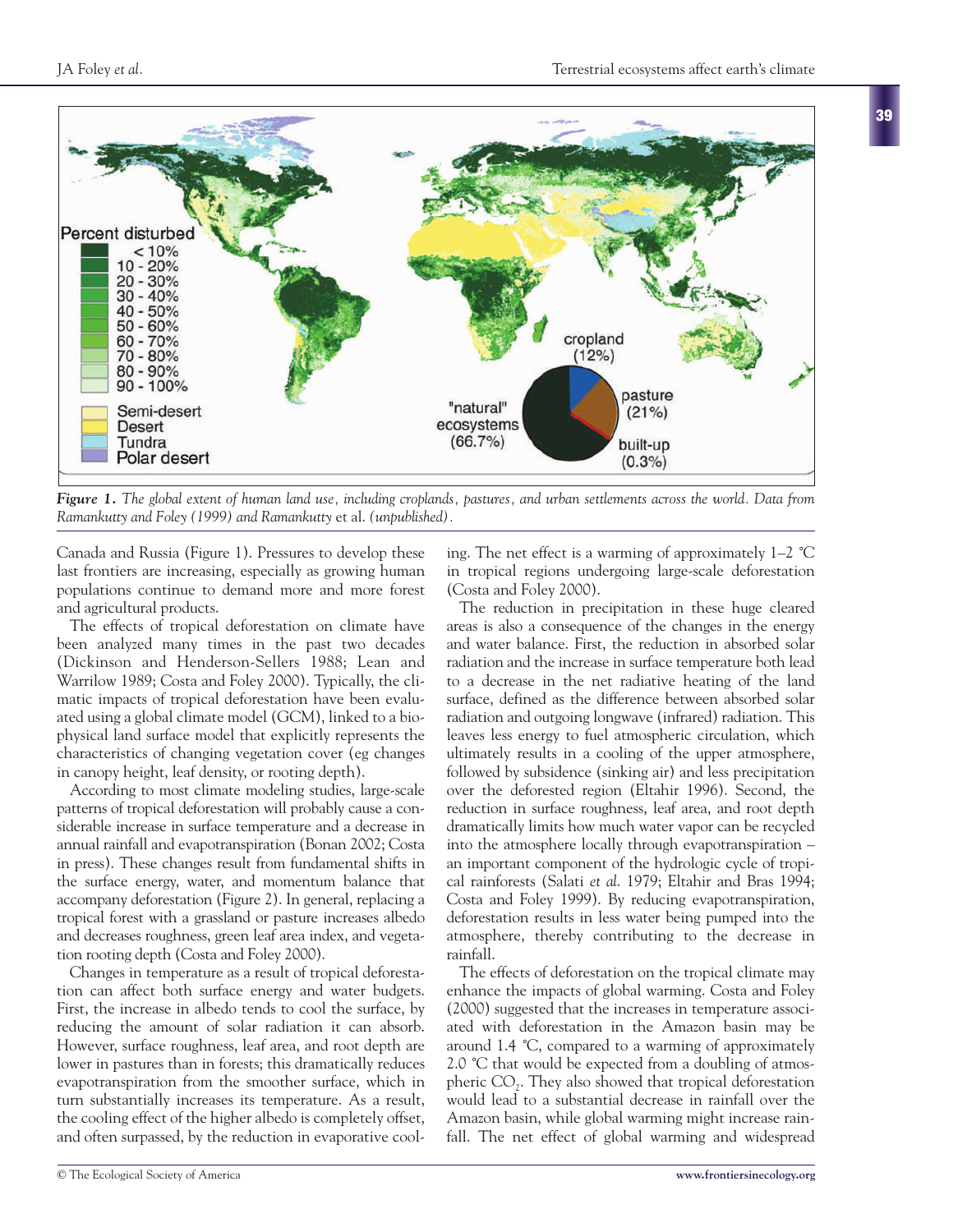**40**



*Figure 2. Climatic effects of tropical deforestation on water balance, boundary layer fluxes, and climate. In vegetation-covered areas (left), the low albedo of the forest canopy provides ample energy for the plants to photosynthesize and transpire, leading to a high latent heat loss that cools the surface. In deforested areas (right), bare soil's higher albedo reduces the amount of energy absorbed at the surface. Latent heat loss is severely reduced and the surface warms, as it has no means of removing the excess energy through transpiration.*

deforestation in the Amazon may therefore be a significantly warmer and somewhat drier local climate.

While the impacts of tropical deforestation have received considerable attention, other studies have shown that land-use and land-cover change in semi-arid (Zeng *et al*. 1999; Wang and Eltahir 2000a, 2000b, 2000c, 2000d), temperate (Copeland *et al*. 1996; Bonan *et al*. 1997, 1999; Reale and Dirmeyer 2000; Reale and Shukla 2000; Heck *et al*. 2001) and boreal ecosystems (Bonan *et al*. 1992, 1995) can also greatly affect the climate.

In addition, several modeling exercises have examined the consequences of global-scale land-cover changes on climate systems (eg Betts 1999; Bounoua *et al*. 2002; Brovkin *et al*. 1999; Zhao *et al*. 2001). These studies have shown that such changes can substantially affect the climate over large regions – sometimes more than the changes expected from global warming. These effects are mainly confined to a few geographic regions, however.

Characterizing the climatic significance of land-cover change is not as easy as discussing global warming. There are no simple generalities; some regions become warmer while others become colder, some become wetter as others become drier. As a result, the impacts on the global climate are fairly small on average. Unlike the warming effect of increasing greenhouse gases, these variations are extremely dependent on geography, and cannot simply be reduced to an average value. Any assessments of future climate change should therefore consider both the impacts of greenhouse gases and land-use practices on local, regional, and global scales.

### $\blacksquare$  **Biophysical feedbacks on global warming**

What about indirect effects on vegetation cover that might result from global warming? Could shifting plant patterns also affect the climate, and would these changes amplify or reduce the warming effects?

Biophysical feedbacks can occur through the two-way interactions between climate and vegetation cover (Figure 3). For example, global warming may affect the structure and distribution of terrestrial ecosystems around the world. These climate-induced changes may affect biophysical processes at the land–atmosphere boundary and, as a result, create a positive or negative feedback effect.

A new suite of computer models has recently been developed to consider the interactions between vegetation and climate. Most of these models are based on existing GCMs of the atmosphere, linked to representations of land surface processes and global vegetation dynamics (Foley *et al*. 1998, 2000). These models build on a long tradition of global climate modeling and the more recent inclusions of detailed, mechanistic models of surface biophysical processes. Coupled climate–vegetation models are still in the early development stages, however, and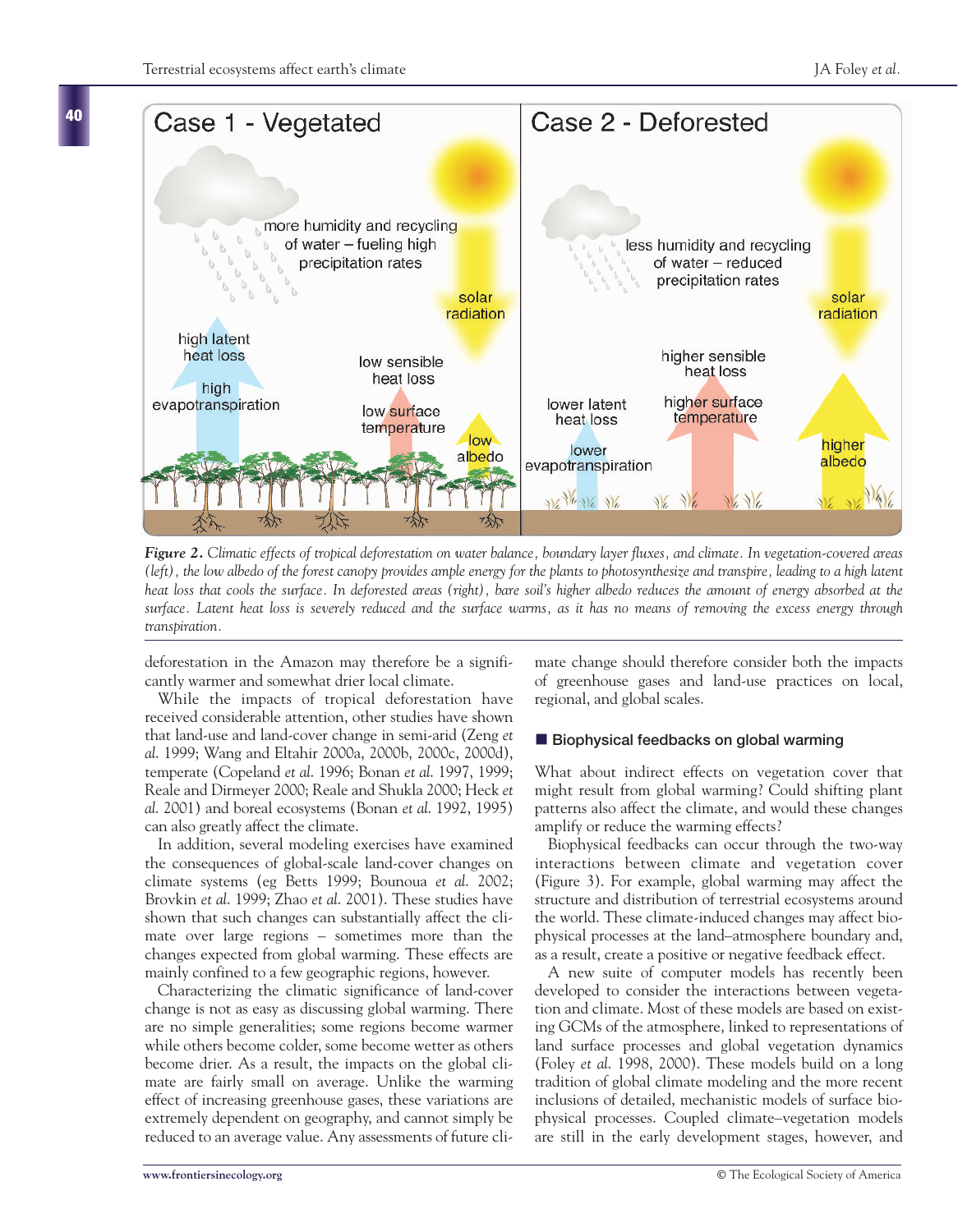![](_page_3_Figure_2.jpeg)

*Figure 3. Biophysical feedbacks between climate and vegetation cover. Climate changes can affect vegetation cover through changes in temperature, precipitation, and net radiation. Changes in vegetation cover and surface properties can in turn affect the climate.*

their representation of ecological processes (including plant growth and competition, succession, and disturbance) remains somewhat crude.

Levis *et al*. (1999, 2000) used a fully coupled climate–vegetation model to investigate the potential effects of altered vegetation cover on future climate change. They considered global warming scenarios in which vegetation patterns either remained fixed in their current state or were allowed to vary in response to the shifting climate patterns. By comparing the two scenarios, the authors were able to identify

the additional climate variations induced by changing vegetation – the "vegetation feedback" on global warming. They demonstrated that changes in vegetation cover could substantially amplify global warming in high northern latitude regions, through a positive feedback process involving several steps (Figure 4):

- (1) Increases in greenhouse gases warm the planet, especially in the high northern latitudes.
- (2) As the high latitudes begin to warm, the evergreendominated boreal forests of North America and Eurasia move northward, replacing treeless tundra.
- (3) The expansion of evergreen forests, which are much darker than tundra (especially in the snowy winter and early spring), causes a significant decrease in albedo.
- (4) The darker forest cover absorbs more sunlight than the tundra, warming the region even more (Bonan *et al*. 1992; Foley *et al*. 1994).

According to Levis *et al.*, a doubling of atmospheric CO<sub>2</sub> would warm landmasses between 45˚ and 90˚ N latitude by about 3.3 °C in the spring, even without the vegetation feedbacks, which would increase the warming by an additional 1.1–1.6 ˚C. While the impacts of vegetation feedbacks on global warming may be localized, they are nonetheless important to helping us understand the future of the climate system.

## $\blacksquare$  **Biogeochemical feedbacks on global warming**

Terrestrial ecosystems may also affect the climate by changing the amount of  $CO<sub>2</sub>$  in the atmosphere. These biogeochemical feedbacks occur as a result of the two-way interac-

![](_page_3_Figure_14.jpeg)

*Figure 4. Vegetation feedbacks on global warming.*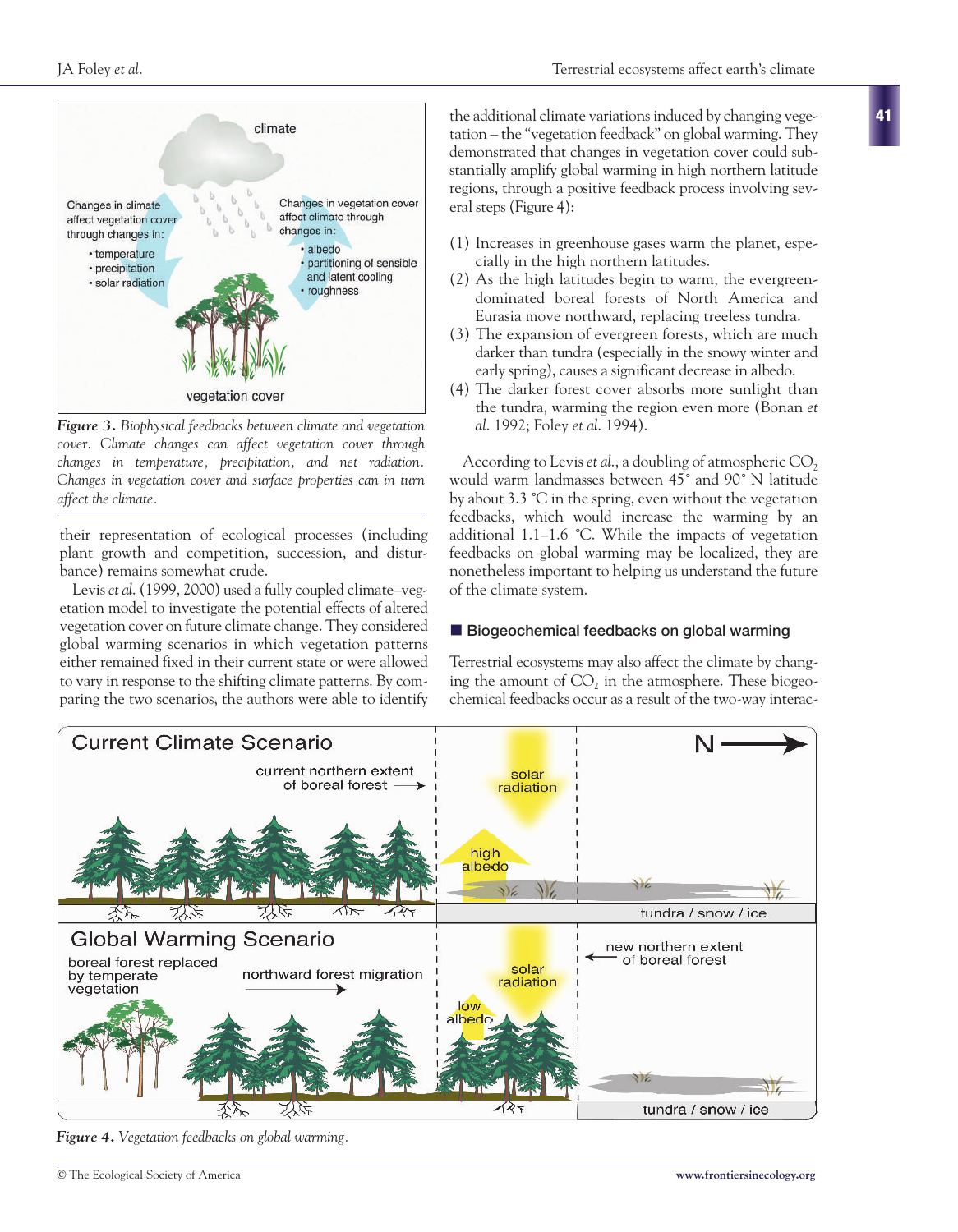tion between climate and terrestrial ecosystems (Figure 5). In particular, global warming could affect the ability of terrestrial ecosystems to process C through photosynthesis and respiration and store it in biomass and soil organic matter. Such climate-induced changes in terrestrial C storage may affect the amount of  $CO<sub>2</sub>$  in the atmosphere and, as a result, create a feedback effect on the climate.

In the 1990s, humans were releasing roughly 6 billion tons of C into the atmosphere annually by burning fossil fuels (Marland 2000), and another 1–2 billion tons through the burning associated with deforestation (Bolin *et al*. 2000; Houghton 2000). This C becomes  $CO<sub>2</sub>$  in the atmosphere. The other half is – temporarily at least – absorbed by the oceans and the terrestrial biosphere (Rayner *et al*. 1999; Bousquet *et al*. 2000; Prentice *et al*. 2001; Schimel *et al*. 2001).

As we continue to pump more  $CO<sub>2</sub>$ into the atmosphere, we should remember that the terrestrial biosphere and the oceans may not always be able to

absorb such a large amount of our emissions. What if the terrestrial biosphere suddenly stopped absorbing so much  $CO<sub>2</sub>$  – or actually started releasing it instead?

The amount of C absorbed by the biosphere is the difference between how much C plants absorb through photosynthesis and how much is released to the atmosphere by plant and microbial respiration. In addition, natural disturbances such as fire, blowdowns, insect outbreaks, and human-caused alterations in land cover, can dramatically alter terrestrial C storage. Generally speaking, these events tend to release C from terrestrial ecosystems. Long-term changes in land use will therefore affect the net C balance.

The terrestrial biosphere appears to have acted as a net C sink for the last few decades, absorbing roughly 1.4 billion tons of C per year in the 1990s, or about 22% of anthropogenic emissions (Prentice *et al*. 2001; Schimel *et al*. 2001). Will this continue in the future, as climatic variations become more pronounced? Changes in climate and atmospheric  $CO<sub>2</sub>$  concentrations are likely to alter many aspects of the terrestrial C balance by affecting the rates of photosynthesis, respiration, vegetation mortality, and disturbance.

Two recent modeling studies have shown how this might occur. Research by the UK Hadley Center (Cox *et al*. 2000) suggests that global warming could cause the biosphere to switch from being a net sink to a net source of  $CO<sub>2</sub>$ . In their simulation, global warming causes a large reduction in rainfall over the Amazon, which causes a severe dieback of tropical rainforests by

![](_page_4_Figure_9.jpeg)

*Figure 5. Changes in the C cycle of terrestrial ecosystems directly affect the atmosphere. Currently, the terrestrial biosphere is a net sink of atmospheric CO<sub>2</sub>. Variations in climate and atmospheric chemistry, however, could alter this process. The terrestrial biosphere absorbs CO<sub>2</sub> through photosynthesis and accumulates C in living biomass. Some is released back to the atmosphere through plant respiration, and the rest is used to build biomass. Eventually the vegetation dies and enters the detritus* and soil C pools. Decomposer microbes release CO<sub>2</sub> back into the atmosphere.

around 2050. Combined with increasing losses from soil organic material, this dieback releases  $CO<sub>2</sub>$  back into the atmosphere and further accelerates global warming. Overall, the simulation indicates a global average temperature increase of 4 ˚C (global warming alone with no feedback from terrestrial ecosystems) to 5.5 ˚C (including the feedbacks).

Another modeling study obtained qualitatively similar (although less dramatic) results. Friedlingstein *et al*. (2001) showed that global warming could reduce the ability of the biosphere to absorb  $CO<sub>2</sub>$  by as much as 25%. In this study, the biosphere did not become a net source of C, but still became much less efficient at absorbing it.

While these results differ in the details, the central message is clear. The amount of  $CO<sub>2</sub>$  in the atmosphere will be determined not only by human activity, but also by the terrestrial biosphere and the ocean. Global warming could be substantially accelerated in a warmer world with more  $CO<sub>2</sub>$ , if the terrestrial biosphere cannot absorb as much  $CO<sub>2</sub>$ , or terrestrial ecosystems start releasing it from dying vegetation.

### $\blacksquare$  Conclusions

As we consider the future of the climate and how it may be affected by human activities, we must remember that the atmosphere does not operate in isolation. It is also affected by the ocean and by terrestrial ecosystems. We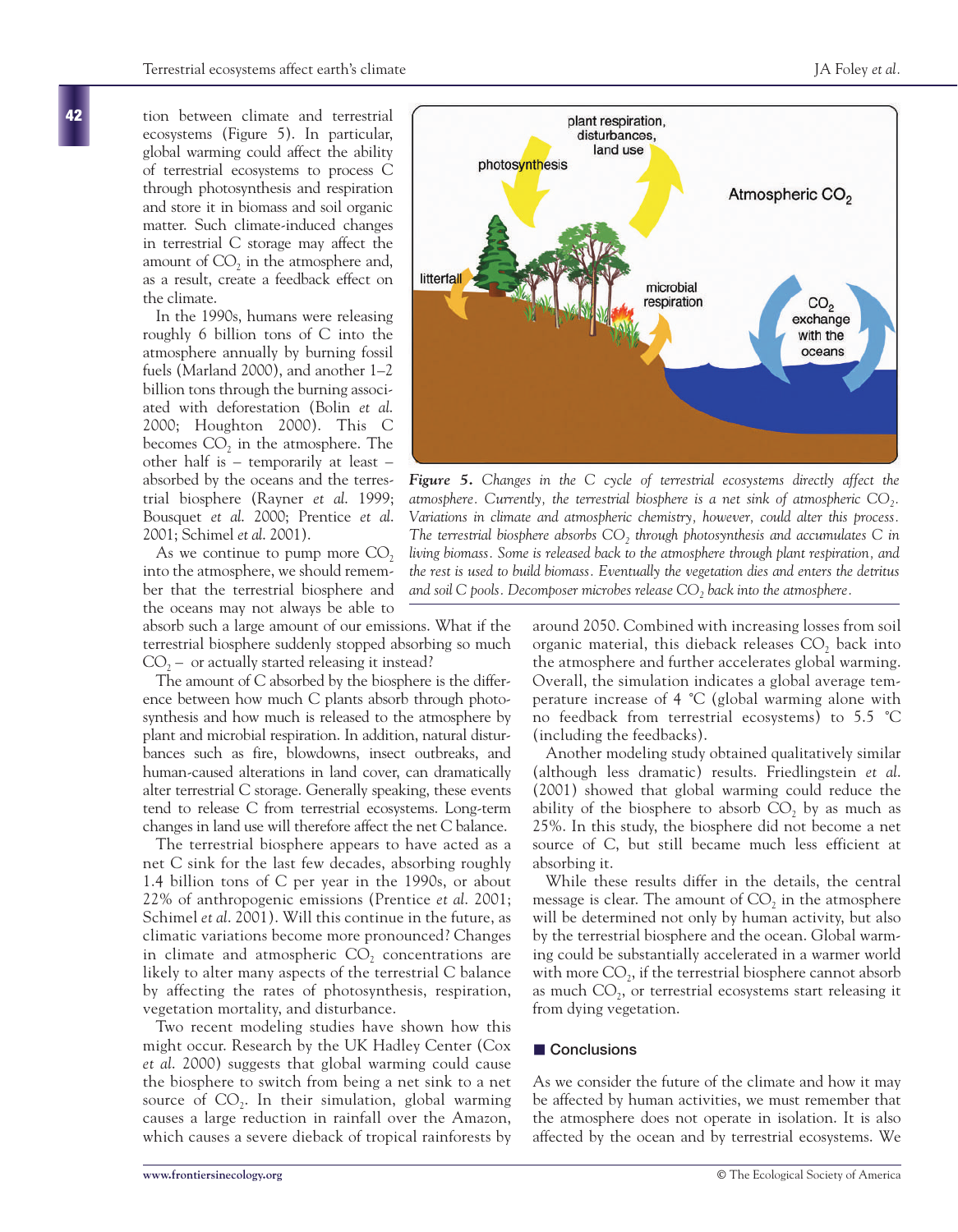**43**

are beginning to realize that the biosphere exerts considerable control over the physical systems in the atmosphere and the ocean. A new generation of climate models that allow for the two-way interactions between physical and biological systems is starting to show how important these processes are.

The role of the biosphere cannot be ignored when forecasting the possible climatic changes of the century. We must take into account the potential for ecological feedbacks on climate, which may enhance or reduce the effects of global warming. So far, however, only a few exploratory studies have considered whether changes in the biosphere could affect global warming. At this stage, it is impossible to come to any general conclusions about the magnitude and implications of these feedbacks. It is intriguing to note, however, that the studies published to date suggest that ecological processes would amplify the warming caused by greenhouse gases, not reduce it.

These studies provide a powerful motivation to further examine the interaction between climate and the biosphere. In particular, we must reevaluate future scenarios of global change to consider the potential for vegetation feedback mechanisms. For example, scenarios of  $CO<sub>2</sub>$ -induced global warming, already amplified in the high latitudes by snow and sea-ice feedbacks, may be substantially modified by long-term changes in the boundaries of evergreen forests and tundra. Furthermore, several GCM simulations have indicated that continental interiors may become much drier in response to global warming, but this prediction does not take into account the potential feedbacks caused by alterations in vegetation cover. Clearly, models used to simulate the future climate must be improved to take into account variations in ecosystems, and their consequent feedbacks on the atmosphere.

Future research efforts should be concentrated along several lines. First, the research community must continue to develop fully coupled models of climate and terrestrial ecosystems, which will allow us to explore the interactions between atmosphere, oceans, ice, and the terrestrial biosphere. Many modeling groups are already moving in this direction, but a range of models would ideally be used, including simple analytical models, earth system models of "intermediate complexity" (simpler, computationally efficient climate models), and the highly complex and computationally expensive global climate models.

We must also put more effort into measuring the effects of terrestrial ecosystems on climate. For example, can we document the effects of land-use and land-cover change on climate? Can we see biophysical vegetation feedbacks operating in the current climate system, on seasonal or multi-year timescales? Can we monitor long-term changes in terrestrial C storage, and how terrestrial ecosystems respond to long-term climate changes?

Finally, policy analysts must determine how important the uncertainties ecological processes introduce into future climate scenarios ultimately are. How will these uncertainties play out in the policy arena, and how are they viewed through the lens of the "precautionary principle"?

### - **References**

- Betts RA. 1999. The impact of land use on the climate of present day. In: Richie H (Ed). Research activities in atmospheric and oceanic modelling. CAS/JSE WGNE Report 28. Geneva, Switzerland: World Meteorological Society. p 7.11–7.12.
- Bolin B, Sukumar RP, Ciais W, *et al*. 2000. Global perspective. In: Watson RT, Noble IR, Bolin B, *et al*. (Eds). IPCC, land use, land-use change, and forestry. A special report of the IPCC. Cambridge, UK: Cambridge University Press. p 23–51.
- Bonan GB. 1997. Effects of land use on the climate of the United States. *Climatic Change* **37**: 449–86.
- Bonan GB. 1999. Frost followed the plow: impacts of deforestation on the climate of the United States. *Ecol Appl* **9**: 1305–15.
- Bonan GB. 2002. Ecological climatology: concepts and applications. New York, NY: Cambridge University Press.
- Bonan GB, Chapin FS III, and Thompson SL. 1995. Boreal forest and tundra ecosystems as components of the climate system. *Climatic Change* **29**: 145–67.
- Bonan GB, Pollard D, and Thompson SL. 1992. Effects of boreal forest vegetation on global climate. *Nature* **359**: 716–18.
- Bounoua L, DeFries R, Collatz GJ, *et al*. 2002. Effects of land cover conversion on surface climate. *Climatic Change* **52**: 29–64.
- Bousquet P, Peylin P, Ciais P, *et al*. 2000. Regional changes in carbon dioxide fluxes of land and oceans since 1980. *Science* **290**: 1342–46.
- Brovkin V, Ganopolski A, Claussen M, *et al*. 1999. Modelling climate response to historical land-cover change. *Global Ecol Biogeogr* **8**: 509–17.
- Cooperative Holocene Mapping Project (COHMAP). 1988. Climatic changes of the last 18,000 years: observations and model simulations. *Science* **241**: 1043–52.
- Copeland JH, Pielke RA, and Kittel TGF. 1996. Potential climatic impacts of vegetation change: a regional modeling study. *J Geophys Res–Atmos* **101**: 7409–18.
- Costa MH. Large-scale hydrological impacts of tropical forest conversion. In: Bonell M and Bruijnzeel LA (Eds). Forest-waterpeople in the tropics. Cambridge, UK: Cambridge University Press. In press.
- Costa MH and Foley JA. 1999. Trends in the hydrological cycle of the Amazon basin. *J Geophys Res–Atmos* **104**: 14 189–98.
- Costa MH and Foley JA. 2000. Combined effects of deforestation and doubled atmospheric CO<sub>2</sub> concentrations on the climate of Amazonia. *J Climate* **13**: 18–34.
- Cox PM, Betts RA, Jones CD, *et al*. 2000. Acceleration of global warming due to carbon-cycle feedbacks in a coupled climate model. *Nature* **408**: 184–87.
- Cramer W, Bondeau A, Woodward FI, *et al*. 2001. Global response of terrestrial ecosystem structure and function to  $CO<sub>2</sub>$  and climate change: results from six dynamic global vegetation models. *Global Change Biol* **7**: 347–73.
- Delire C, Foley JA, and Thompson S. Evaluating the carbon cycle of a coupled atmosphere-biosphere model. *Global Biogeochem Cy.* In press.
- Dickinson RE and Henderson-Sellers A. 1988. Modelling tropical deforestation: a study of GCM land-surface parameterizations. *Q J Roy Meteor Soc* **114**: 439–62.
- Eltahir EAB. 1996. Role of vegetation in sustaining large-scale atmospheric circulations in the tropics. *J Geophys Res–Atmos* **101**: 4255–68.
- Eltahir EAB and Bras RL. 1994. Precipitation recycling in the Amazon basin. *Q J Roy Meteor Soc* **120**: 861–80.
- Foley JA, Kutzbach JE, Coe MT, and Levis S. 1994. Feedbacks between climate and boreal forests during the Holocene epoch. *Nature* **371**: 52–54.